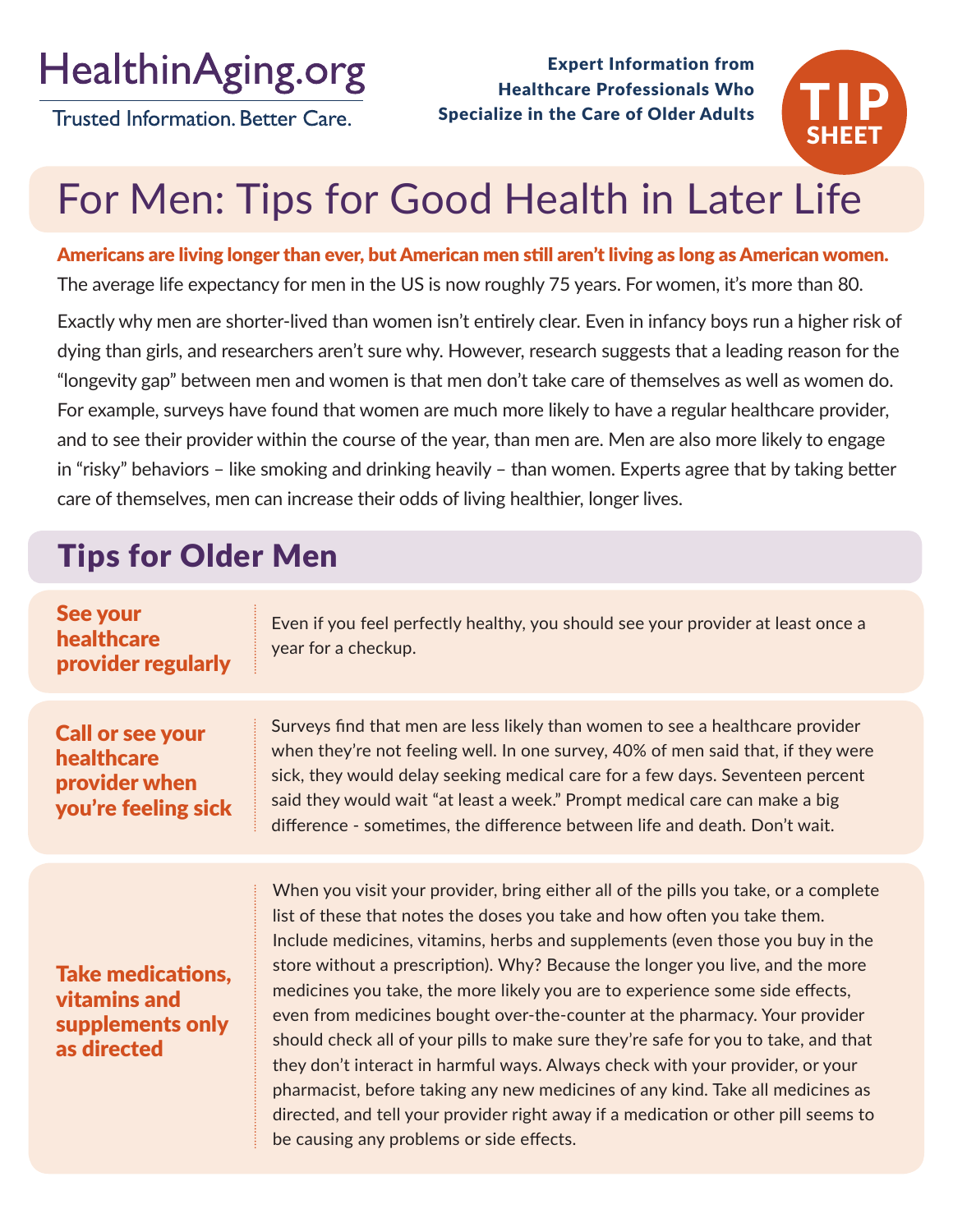|                                                     | Check with your healthcare provider to make sure you're getting:                                                                                                                                                                                                                                                                                                                                                                                                                                                                                                                                                                                                                |
|-----------------------------------------------------|---------------------------------------------------------------------------------------------------------------------------------------------------------------------------------------------------------------------------------------------------------------------------------------------------------------------------------------------------------------------------------------------------------------------------------------------------------------------------------------------------------------------------------------------------------------------------------------------------------------------------------------------------------------------------------|
| <b>Get your</b><br>shots!                           | <b>The shingles (herpes</b><br><b>P</b> neumonia<br><b>A flu shot</b> —every year<br>▁<br>zoster) vaccine-once when<br>in September or October<br>vaccination-once after age<br>before the flu season<br>60 or older.<br>65 (your healthcare provider<br>starts (you can find more<br>may suggest that you also<br>A combination tetanus/<br>get "booster" pneumonia<br>information at the CDC<br>diphtheria booster shot-<br>website (https://www.cdc.<br>shots every 6 or 7 years).<br>every 10 years.<br>gov/flu).                                                                                                                                                           |
| <b>Use</b><br><b>sunscreen</b>                      | Aging skin is more susceptible to sun damage, which increases risks of skin cancer.<br>Use sunscreen year-round and, for added protection, wear a wide-brimmed hat.                                                                                                                                                                                                                                                                                                                                                                                                                                                                                                             |
| <b>Lower your</b><br>risk of falls<br>and fractures | Be sure to get plenty of bone-healthy calcium and vitamin D daily. Aim for 1500 mg<br>of calcium daily. Talk to your healthcare provider about how much vitamin D you need.<br>Research suggests that many older adults aren't getting enough of this nutrient, which<br>plays many key roles in keeping you healthy. Do weight-bearing, bone-building exercises<br>such as walking and jogging. Weight-lifting and other strength training exercises are<br>also good for your bones. If you've fallen in the past, ask your healthcare provider about<br>local exercise programs that include strength training as well as balance, flexibility, and<br>stretching exercises. |
| <b>Don't smoke;</b><br>quit if you do               | Tell your healthcare provider if you smoke; he or she can help you stop. For additional<br>help, call 1-800-QUIT NOW or visit https://healthfinder.gov/healthtopics/category/health-<br>conditions-and-diseases/cancer/quit-smoking. It's never too late to quit.                                                                                                                                                                                                                                                                                                                                                                                                               |
| <b>Eat right</b>                                    | In later life, you still need to eat healthy foods, though you need fewer calories. The<br>USDA's updated MyPyramid for Older Adults, at https://www.choosemyplate.gov/older-<br>adults, and your healthcare provider can help you choose a healthier diet.                                                                                                                                                                                                                                                                                                                                                                                                                     |
| <b>Exercise your</b><br><b>brain</b>                | Join a book or discussion club. Sign up for a class at the local library, senior center, or<br>community college (some offer free classes or older adults). Do word puzzles, number<br>puzzles, jigsaw puzzles - whatever interests you. Make sure you challenge your brain<br>by trying new things, and playing against the clock rather than just repeating the same<br>exercises over and over again. Go to http://games.aarp.org/ for free games of all kinds, to<br>play alone or with others.                                                                                                                                                                             |
| <b>Exercise your</b><br>body                        | Regular exercise is important for good health, no matter how old you are. Along with<br>a healthy diet, exercise helps you reach and maintain a healthy weight. It tones up your<br>heart, circulation, and muscles; strengthens bones; increases brain function; lifts your<br>mood; and can help prevent and ease depression. If you exercise with others you also get<br>the fun and benefits of their company. The CDC offers great advice on exercising that's<br>tailored to older adults (https://www.cdc.gov/physicalactivity). Your healthcare provider<br>can help you come up with an exercise program that's right for you.                                         |
| <b>Drink only in</b><br>moderation                  | Check with your healthcare provider to make sure that drinking alcohol—in light to<br>moderate amounts-is alright for you. For older men, moderate drinking means no more<br>than 3 drinks on a given day or 7 drinks total in a week. (One drink = 12 ounces of beer,<br>5 ounces of wine, or 1.5 ounces of hard liquor.) If you have a health problem or take<br>certain medications, you may need to drink less or not at all.                                                                                                                                                                                                                                               |